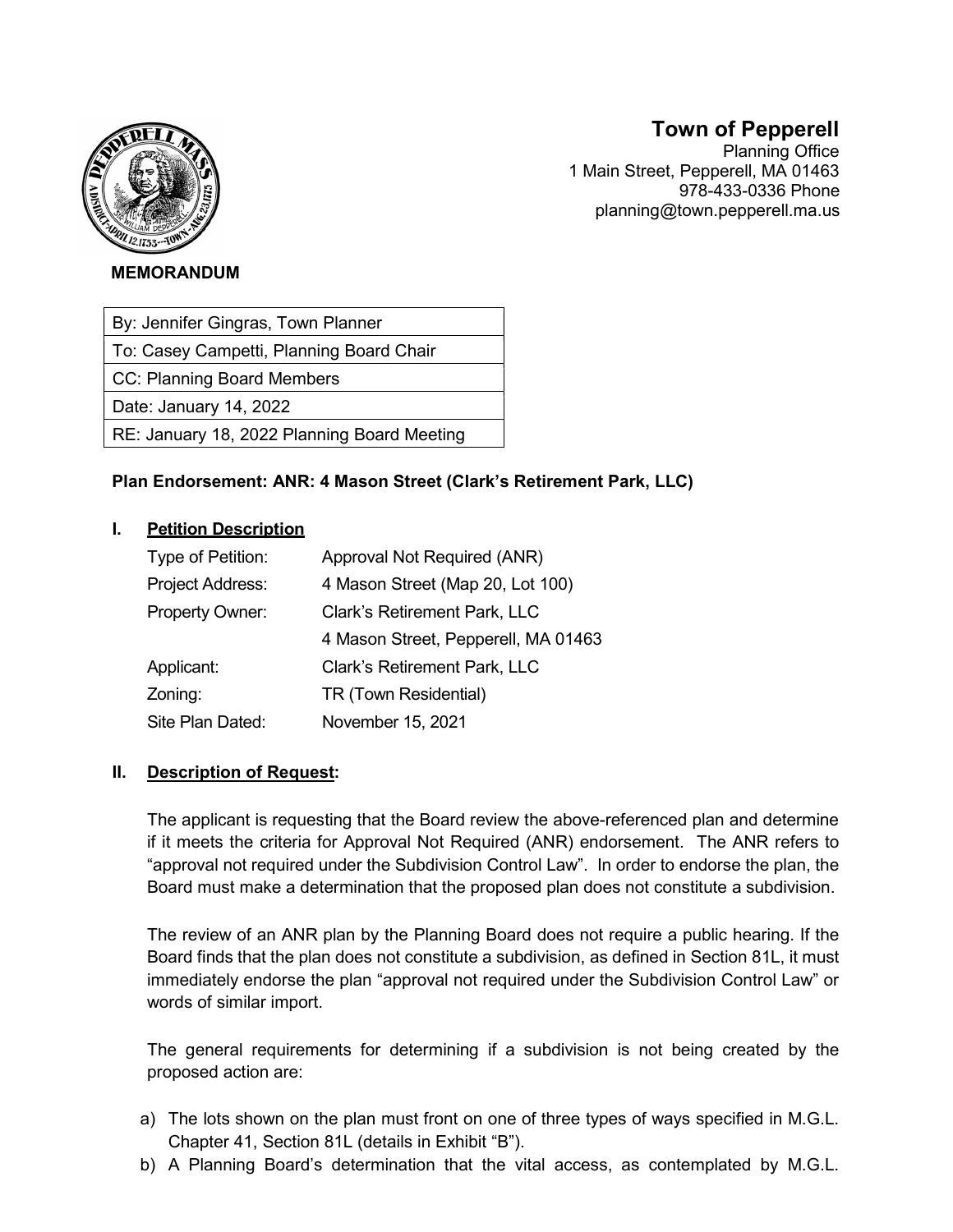Chapter 41, Section 81M exists (details in Exhibit "B").

c) The lots shown on the plan meet the minimum frontage requirements of the Pepperell Zoning By-laws (Table 1). This is consistent with Chapter 41, Section 81L, MGL

The applicant received a Variance from the Zoning Board of Appeals on November 3, 2021, and recorded on January 13, 2022 to allow lot 1 to have a lot area of 60,293 sq. ft. instead of the required 80,000 sq. ft.

#### III. Internal Review

The Town Engineer (DPW), Building Commissioner, Police Department, Property Assessor and Fire Department have reviewed the application and do not have objections.

#### IV. Action Required

 The Board must make a determination that subject plan does not constitute a subdivision and entitled to ANR endorsement based on the following criteria:

- a) The lots shown on the plan fronts on one of three types of ways as specified in M.G.L. Chapter 41, Section 81L.
- b) The lots depicted meet the minimum frontage requirements of the Pepperell Zoning By-laws.
- c) The Planning Board has determined that vital access exists to such lots as required by M.G.L. Chapter 41, Section 81M.

# Action Item: 33-35 Hollis Street – Review of Final As-Built Plan

# I. Description

Project Address: 33 & 35 Hollis Street (Map 22, Lot 30) Applicant: New View Remodeling & Construction 151 Brigham Street Dracut, MA 01826 Site Plan Dated: December 14, 2021

# II. Description of Request:

The applicant is requesting review and approval of the site plans by the Planning Board, per Condition number 6 of the Planning Board Special Permit decision. The Planning Board issued a Special Permit on October 5, 2020 to allow a Multi-family Residential Development under Section 7300 of the Zoning bylaw. The final inspections for Units 2,3, and 4 were completed on July 29, 2021 and the applicant received the Certificate of Occupancies for those units. The final inspection for Unit 1 (the original house) was completed on December 9, 2021 and the applicant is planning on applying for the Certificate of Occupancy after receiving Planning Board approval for the Final As-Built.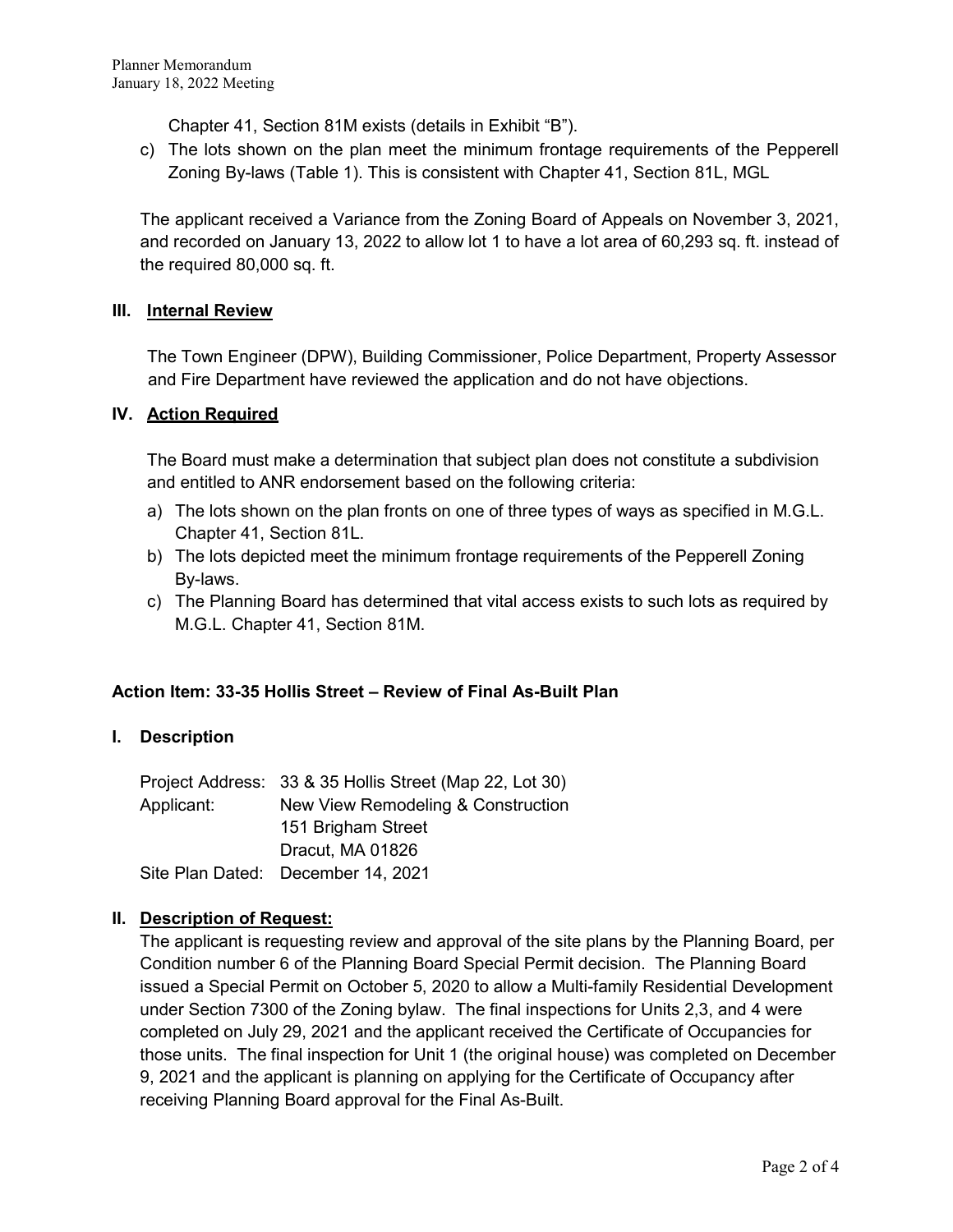# III. Internal Review

The As-Built was reviewed by the Town Engineer (DPW), Fire Department, Police Department, Conservation Administrator, and Building Commissioner. Comments were received as follows:

Ken Kalinowski, Town Engineer: We (DPW) are OK with the utilities and access, and that is our primary concern. The engineer is certifying that the as built grades are essentially as proposed (which doesn't explain why they were designed/approved in the water table or the bizarre step/access issue in their garages), and the site drainage appears to function essentially as designed.

Paul Brinkman, DPW Business Manager: I verified the recorded easement as shown on the plans. I assume there are HOA documents that cover the utilities as DPW will have no authority over the private water, sewer and drain systems on the property. I believe everything else commented on is complete as anticipated.

Fire Department: No Comments.

Police Department: No Comments.

Building Commissioner: No Comments

Conservation Administrator: review attached.

 Matt Dusenberry, with Land Engineering & Environmental Services, Inc. responded to Staff's request for information related to the difference in the proposed and actual elevations with the following:

 As for the elevation difference, Greg informed me that during construction water was encountered while digging the Unit footings and the Towns building inspector requested that the footings be constructed above the water elevation. However, it doesn't appear the buildings were raised too much higher than the proposed elevations. The approved plan set does not list the top of foundation elevation but it is typically a foot or so below the finished floor elevation, which is listed. Please see the table below with the top of foundation and garage floor elevations for the proposed and as-built conditions.

| <b>Top of Foundation</b> |             | Garage Floor |          |          |
|--------------------------|-------------|--------------|----------|----------|
| Unit                     | Proposed    | As-built     | Proposed | As-built |
| #2                       | $223.0 +/-$ | 223.5        | 221.5    | 220.9    |
| #3                       | $223.0 +/-$ | 223.5        | 221.5    | 220.8    |
| #4                       | $223.0 +/-$ | 224.0        | 221.5    | 220.7    |

As shown in the table, Units #2 & 3 were raised roughly 0.5 feet and Unit #4 was raised roughly a foot. The garage floor elevations for each unit were actually lowered from proposed, Unit #4 being the most at 0.8 feet lower, allowing for less steep driveways.

# IV. Staff Review

The Final As-built Plan and subsequent e-mails from the developer revealed differences in the proposed and actual elevations of the structures. I visited the site on Wednesday, January 12, 2022 with Paula Terrasi, Conservation Administrator, and Gregg Looney, the